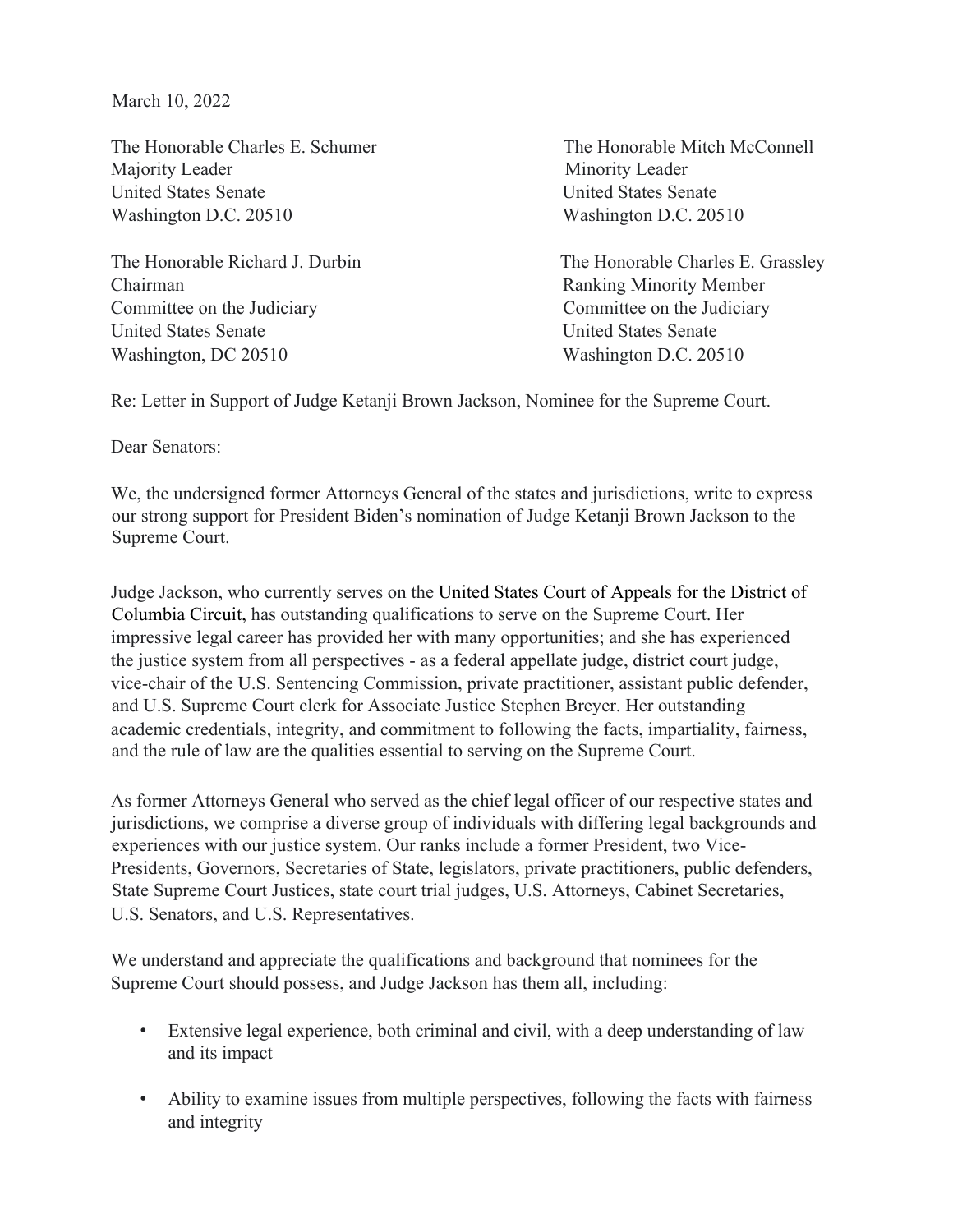• Outstanding academic background

Judge Jackson has been confirmed by the Senate on a bipartisan basis three times, including last year, 2021, when she was confirmed to the United States Court of Appeals for the District of Columbia Circuit. We urge the Senate Judiciary Committee to approve her nomination as quickly as possible, with a Senate final confirmation vote to follow shortly thereafter.

Thank you for the consideration of our views.

Respectfully,

Robert Abrams New York

Thurbert Baker Georgia

Frankie Sue Del Papa Nevada

Peter Harvey New Jersey

Hubert H. Humphrey, III Minnesota

George Jepsen Connecticut

Lisa Madigan Illinois

Patricia Madrid New Mexico

Dustin McDaniel Arkansas

Jeff Modisett Indiana

Mike Moore Mississippi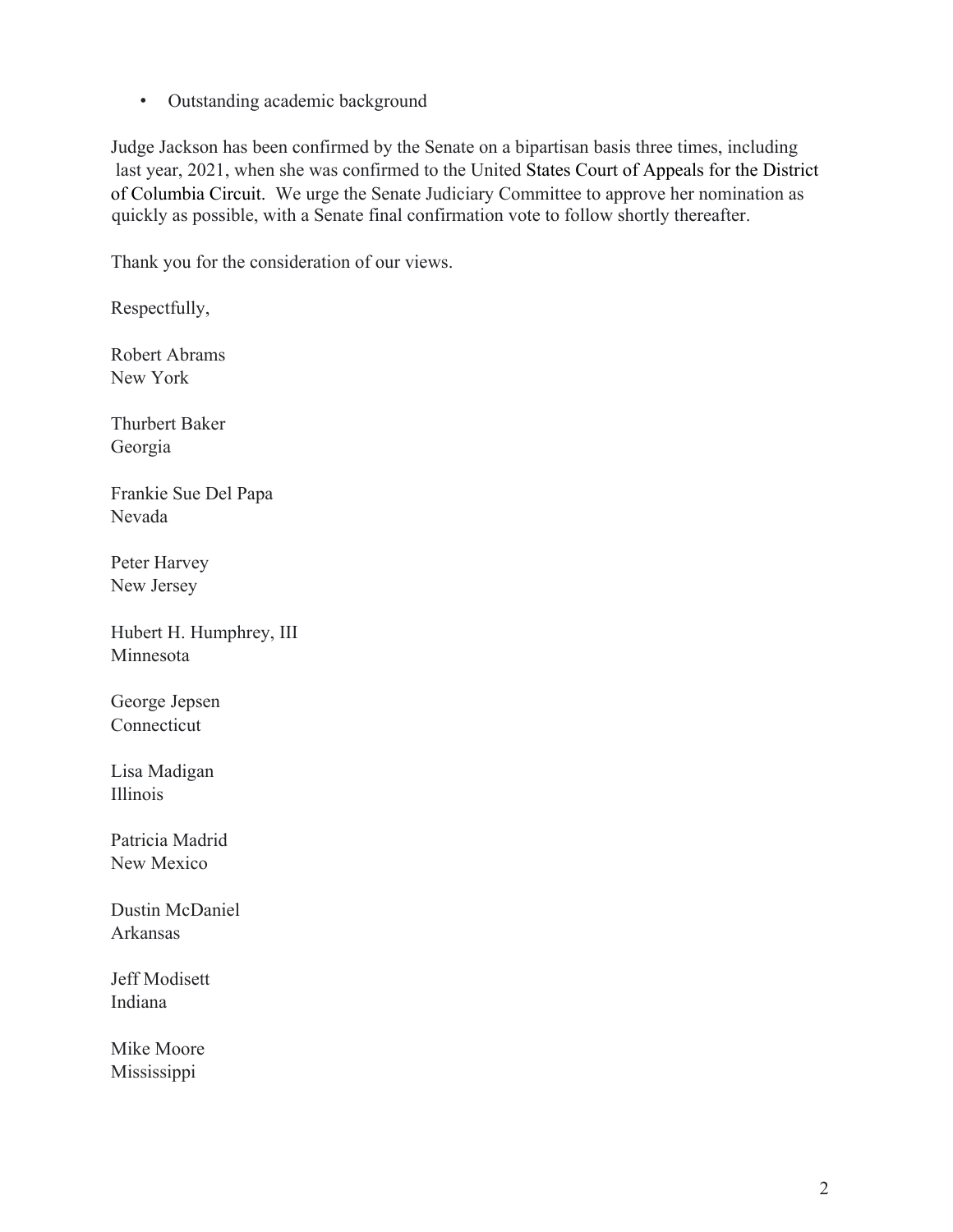Ronald Amemiya Hawaii

Jeff Amestoy Vermont

Paul Bardacke New Mexico

Bill Baxley Alabama

Francis X. Bellotti Massachusetts

Bruce Botelho Alaska

Margery Bronster Hawaii

Richard Bryan (former U.S. Senator) Nevada

Roland Burris (former U.S. Senator) Illinois

Bob Butterworth Florida

Bonnie Campbell Iowa

Pamela Carter Indiana

Ben Chandler Kentucky

Steve Clark Arkansas

Martha Coakley Massachusetts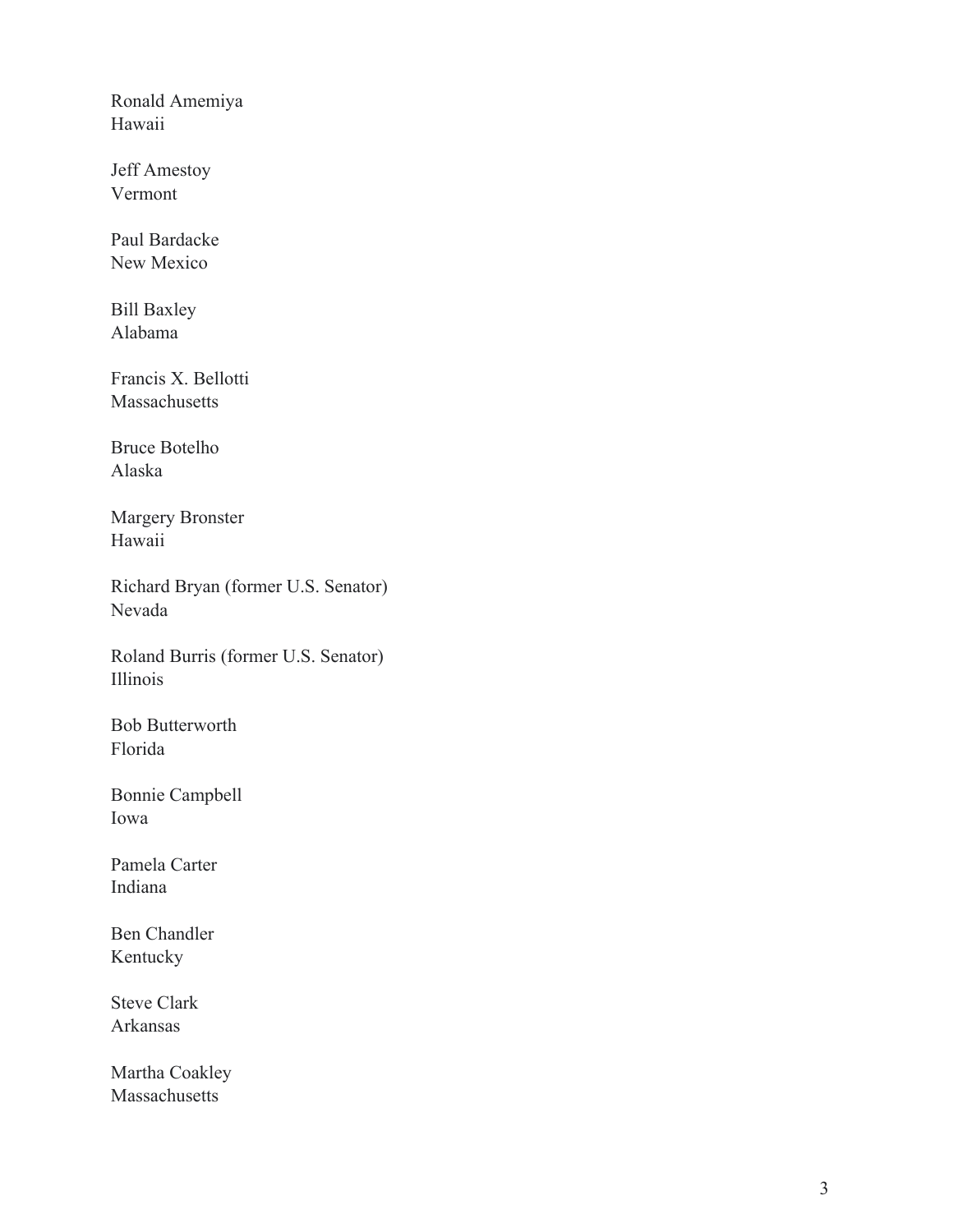Mike Cody Tennessee

Walter Cohen Pennsylvania

Jack Conway Kentucky

Robert Cooper Tennessee

Joe Curran Maryland

John Degnan New Jersey

Matthew Denn Delaware

Jerry Diamond Vermont James Doyle

Wisconsin

John Easton Vermont

Rufus Edmisten North Carolina

Drew Edmondson Oklahoma

Zulima Farber New Jersey

Lee Fisher Ohio

Joseph Foster New Hampshire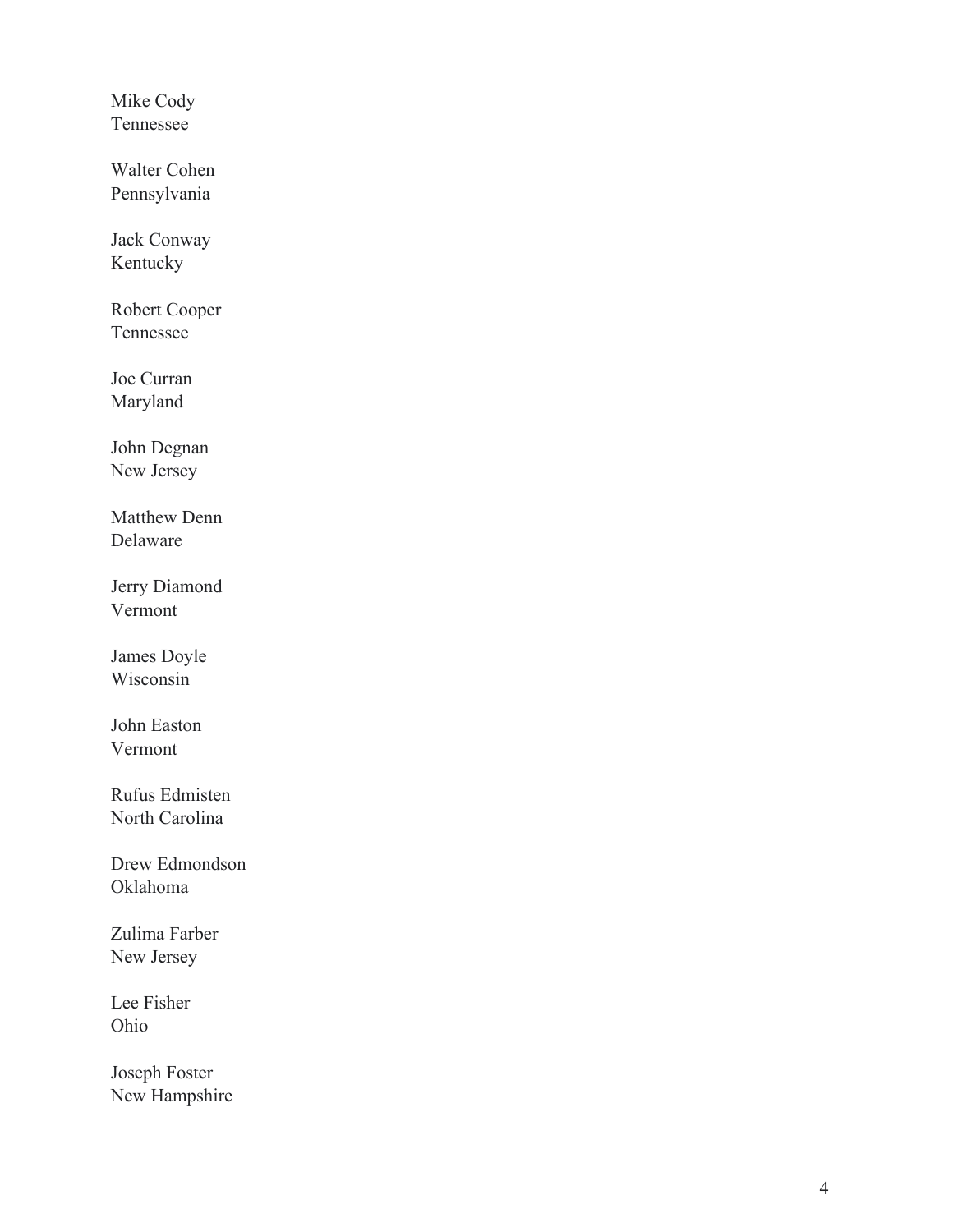Doug Gansler Maryland

Terry Goddard Arizona

Jan Graham Utah

Christine Gregoire Washington

Scott Harshbarger Massachusetts

Neil Hartigan Illinois

Mike Hatch Minnesota

Heidi Heitkamp (former U.S. Senator) North Dakota

Jim Hood Mississippi

Jim Jones Idaho

Drew Ketterer Maine

Wayne Kidwell Idaho

Peter Kilmartin Rhode Island

G. Oliver Koppell New York

Ted Kulongoski Oregon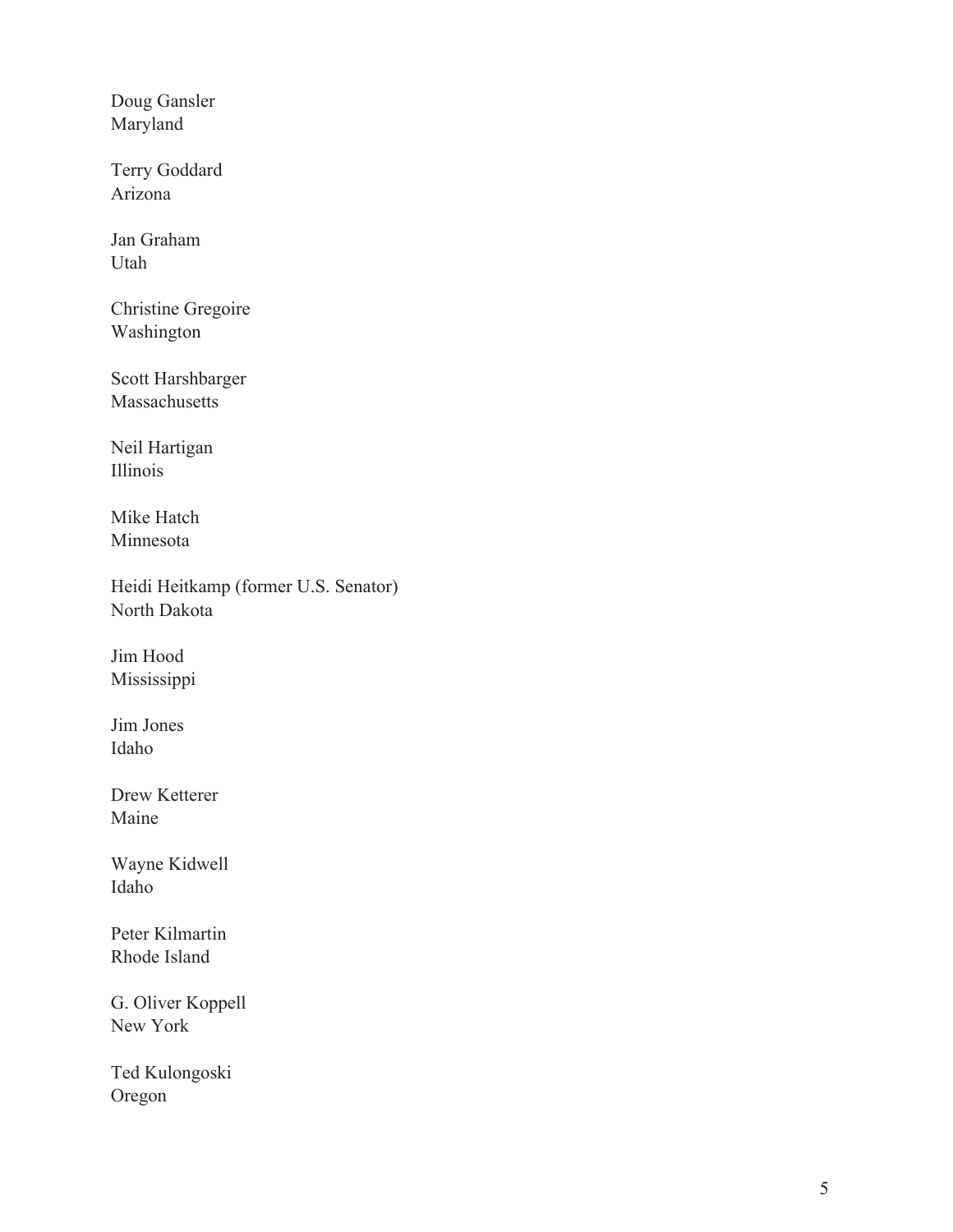Joe Lieberman (former U.S. Senator) Connecticut

Alicia Limtiaco Guam

Jahna Lindemuth Alaska

Bill Lockyer California

David Louie Hawaii

Patrick Lynch Rhode Island

Robert Marks Hawaii

Brian McKay Nevada

Frank Mendicino Wyoming

Tom Miller Iowa (current Attorney General)

Janet Mills (current Governor) Maine

Janet Napolitano Arizona

Irvi n Nathan District of Columbia

Charlie Oberly Delaware

Sam Olens Georgia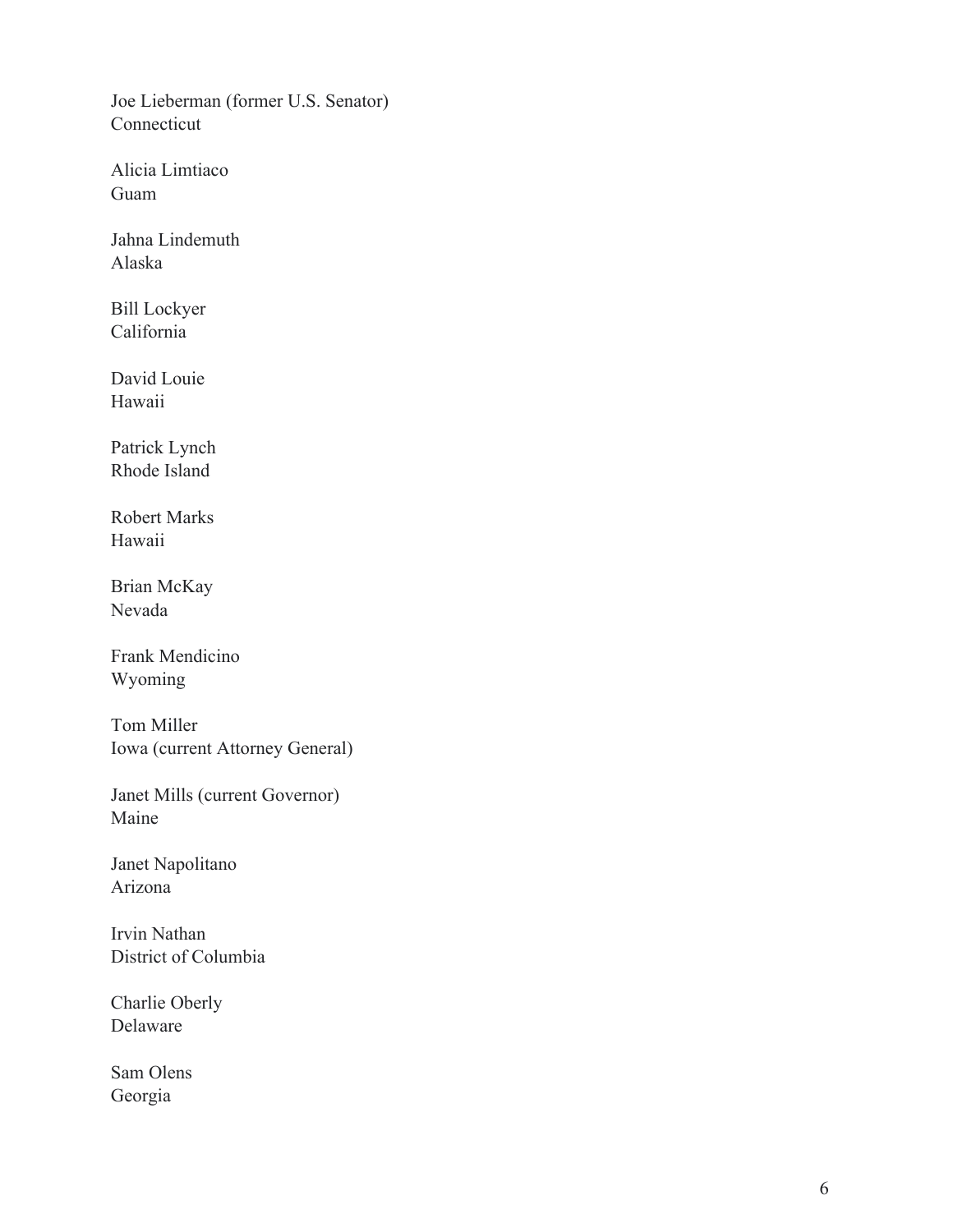Jeff Pine Rhode Island

Deborah T. Poritz New Jersey

Warren Price Hawaii

Tom Rath New Hampshire

Clarine Nardi Riddle Connecticut

Hector Reichard Puerto Rico

Nancy Rogers Ohio

Steve Rosenthal Virginia

Brian Sandoval Nevada

Bill Sorrell Vermont

Robert Spagnoletti District of Columbia

Lori Swanson Minnesota

Mary Sue Terry Virginia

James Tierney Maine

Anthony F. Troy Virginia